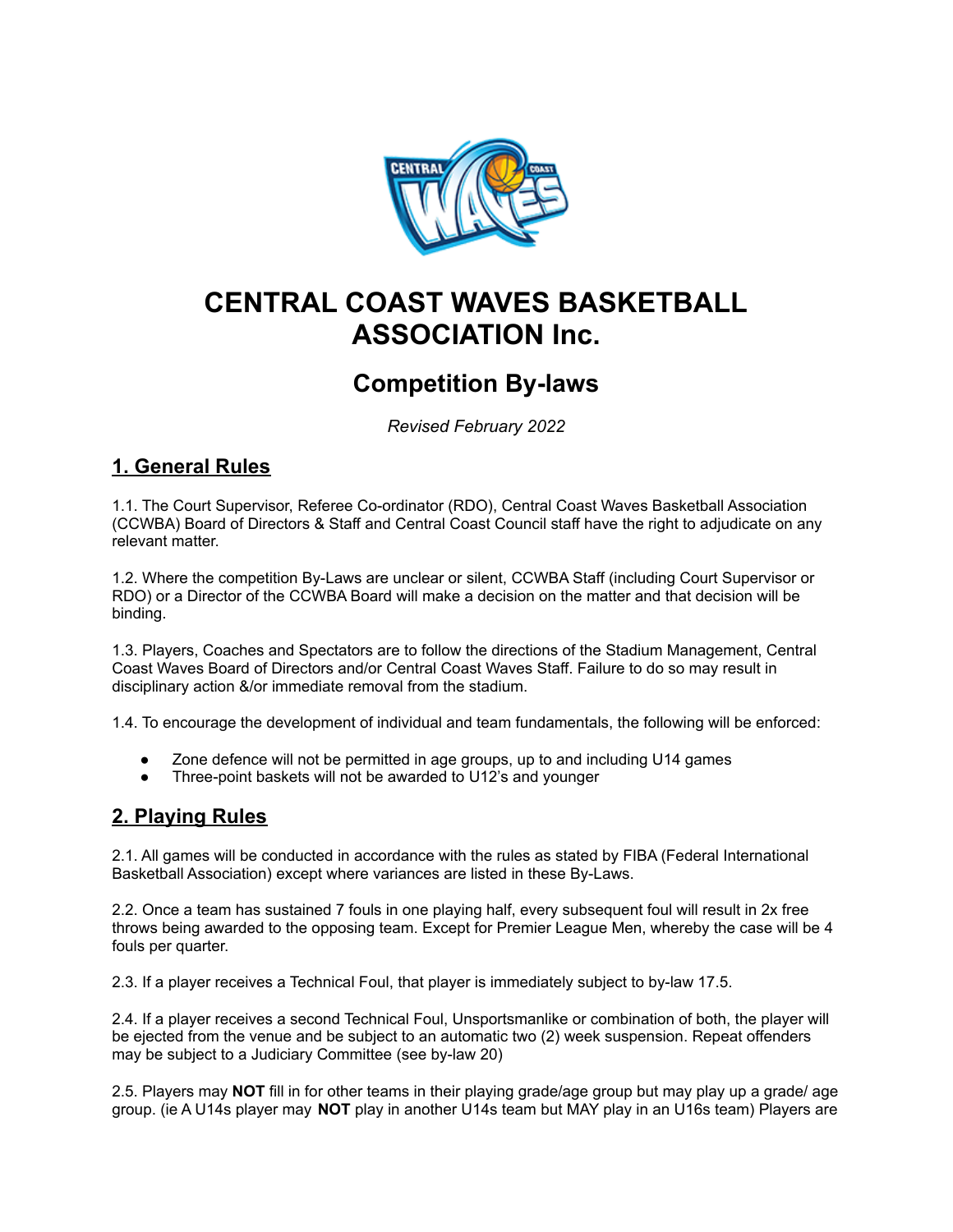not permitted to play down a grade. In the event that a fill in player is required to fill in for a team in their own age group, in order avoid a forfeit due to lack of players under ruling 5.1, the CCWBA staff/court supervisor/Board of Directors have the discretion to approve or decline this request.

2.6. Junior players may only play up by one age group (ie a player registered to play in an U14s team can only play up as far as U16s, they cannot play in the U18s). This includes fill in players. Any exemptions to this ruling will be made on a case by case basis, following a written application to the CCWBA.

# **3. Timing**

3.1. All ages play 2 x 20 minute halves (running clock) per game.

3.2. Premier League Men have fully timed 8 minute quarters with a 24 second shot clock per game.

3.3. There will be no overtime during regular season games.

3.4. Clock stops for any unusual delays as ordered by & at the discretion of, the officials (e.g. wet floor or serious injury)

3.5. In standard Domestic rounds, If the score difference is 10 or less, immediately preceding the last 1 minute of the game, the clock will stop for whistle stoppages only.

3.6. Teams must be ready to start their scheduled games on time.

3.7. If a team is late, the Referee/Court Supervisor is to start the game clock at the scheduled game time and the late team will be penalised 2 points per minute at the end of each 60 second period that passes. This will continue up to 10 minutes, whereby the game will be classified as an Un-Notified Forfeit. The Court Supervisor/Referee Coordinator/Officials, Staff of CCWBA or Referees are able to allocate the points to the opposing team and will do so as soon as practicable.

3.8. Once the clock has started (at the scheduled start time) it will **NOT** be reset under any circumstances (eg: due to teams not being ready or players not being financial.

3.9. In semi-finals and finals games, the last 1 minute of the second half will be fully timed.

3.10. In semi-finals and finals games, in the event of a draw at full time; 3 minutes of fully timed overtime will be awarded. (NB: Fully timed means the game clock shall stop for every whistle and every basket in the last 2 minutes. The game clock restarts as soon as the ball touches a player within the court)

#### **4. Time-Outs**

4.1. All Teams are allowed only one timeout per team, per half, during standard domestic competition rounds and during the finals series, with the exception of Premier Men's that are entitled to 2 timeouts per half.

4.2. Clock is to stop for time outs.

4.3. Timeouts will be for the duration of one minute.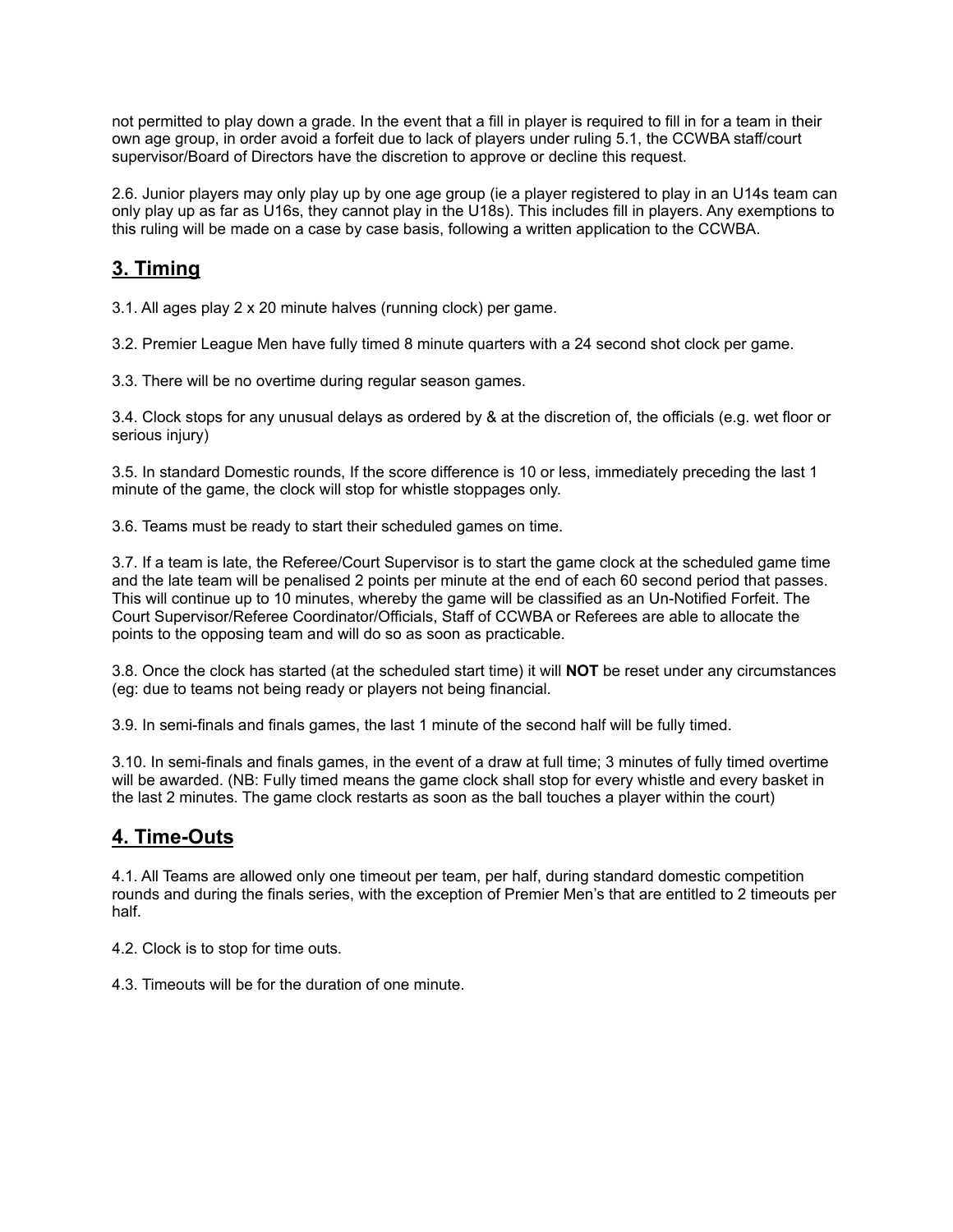## **5. Forfeits & Late Starts**

5.1. Teams are permitted to take the court with no less than four (4) players. A minimum of three (3) must be from their original nomination form, any less will result in an unnotified forfeit.

5.2. Where a team is unable to field the required four (4) players at the scheduled game time, the clock will start and that team shall incur a penalty of 2 points per minute that they are unable to provide the required amount of players up to a maximum of ten (10) minutes, whereby the game will be declared an unnotified forfeit.

5.3. All forfeits, regardless of notice given, will result in the team that is forfeiting paying a \$100 forfeit fee for that game. This will be invoiced to the team delegate. Complete payment of the invoice will be required before the next scheduled game (as per by-law 14.5).

5.4. Teams providing more than 24 hours' notice of their intention or need to forfeit will receive 0 competition points, while teams failing to advise, or advising within 24 hours of the scheduled start time, will be subject to an unnotified forfeit, that will incur the penalty of minus three (-3) competition points.

### **6. Teams and Players**

6.1. All Players must register with the state body, Basketball NSW (BNSW), on the prescribed form and ensure all applicable membership fees are paid prior to taking the court. Evidence shall be provided by any player asked to do so, at time of request.

6.2. It is each individual's personal responsibility (or that of their parent/carer if the individual is under 18 years of age) to ensure registration is current and financial at all times. CCWBA reserves the right to refuse participation in any sanctioned event to any unregistered party.

6.3. It is each individual's responsibility to notify CCWBA of any change in personal details.

6.4. Any team playing an unregistered player (or players) will have the result of that game recorded as an unnotified forfeit & points deducted according to rule 8.

6.5. Players must remain underage for the entire duration of the calendar year for the competition in which they are nominating for. This includes semi/final games. (ie: a player who turns 16 in 2022, is not eligible to play in an U16's competition for the entirety of 2022.)

6.6. Players with outstanding invoices or fees, in line with the schedule detailed in by-law no. 14, will not be permitted to take the court. Exemptions may be made by the CCWBA Board of Directors after a written request is submitted to the CCWBA Board of Directors. Exemption to this rule is only applicable once CCWBA Board of Directors advise of their decision in writing to the applicant.

6.7. All players must be input to their team on courtside in order to play. This is required to not only clarify eligibility for finals, but to ensure accurate record keeping for insurance purposes. These records will be held for no less than 7 years in accordance with legal requirements.

6.8. Players who hold Primary Registration with another Association must show proof of current BNSW registration and pay a secondary affiliation fee to be eligible to play**.**

6.9. All players must have their name and applicable details on the online team nomination form, to be eligible to play.

6.10. A player shall only play in one team, per age group, per season.

6.11. All CCWBA representative players must have their primary registration with CCWBA and play in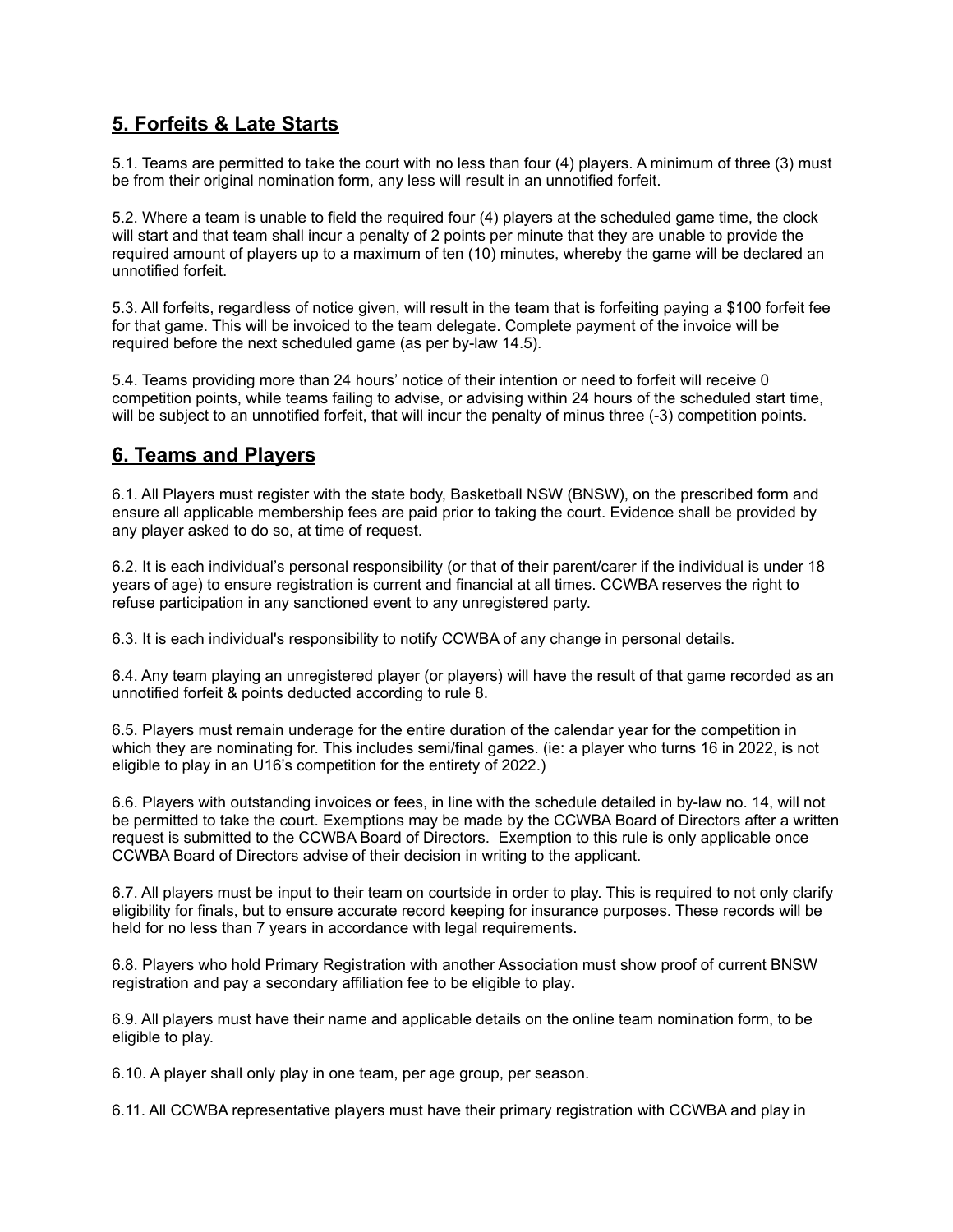CCWBA's Domestic Competitions.

6.12. Juniors playing in Senior Competition: in the circumstance that any Junior wishes to play in a Senior competition, they must have already turned sixteen (16) and have a Basketball NSW parental consent form completed. For a Junior player under the age of 16, this request is to be submitted to the Board of Directors for consideration along with the appropriately completed paperwork.

6.13. A maximum of three (3) active BNSW representative players (including representative players from another association) can be on any one team at any time in a domestic competition season. If the player is a representative player in the same calendar year, then they are classed as a representative player. This rule does not apply to development representative players. Exemption decisions may be made on a case by case basis by the CCWBA Board of Directors, after the request & reasons are submitted in writing to the CCWBA Board of Directors. Exemption decisions are not considered finalised until the CCWBA Board of Directors have responded to the request in writing.

6.14. A representative team may enter the domestic competition, however, must play up an age group to be exempt from rule 6.13 (eg: 6x U14 representative players wish to remain together in one team for domestics. In order to do so, they must play in the U16 competition) Men's Premier League in the CCWBA Domestic Competition is exempt from this rule.

6.15. Any player who is a representative player in the calendar year in which they are a representative player, must play in the highest grade for their age group. (eg: State League Men/Waratah League Men's must play in Men's Premier Competition, not B or C Grade)

### **7. Team Nominations**

7.1. All teams & players that are entering the competition are required to register by filling out a CCWBA team/individual online nomination form, pay the team nomination fee and ensure that each individual's Basketball NSW registration/secondary affiliation fees are current and financial at all times.

7.3. All team managers/delegates must be over the age of 18 years of age and be prepared to act as the team manager/delegate, this person will be held responsible for the actions & organisation of their team. The nominated team manager/delegate or listed Coach must be in attendance at each game, or the team nomination will not be accepted.

7.4. Nomination forms will **NOT** be accepted without payment of the Nomination Fee.

7.5. Teams may nominate a maximum of ten (10) per team.

7.6. Any team withdrawing from the competition after close of nominations will forfeit their nomination fee, points incurred & must pay any/all outstanding fees prior to the date at which they advise in writing that they are withdrawing from the competition. They will also be fined a withdrawal fee of \$400. This will be invoiced to the team delegate. Complete payment of the invoice will be required as per invoice instructions.

7.7. Any player additions/changes to team roster after the closing date of nominations must be applied for in writing to the CCWBA Office.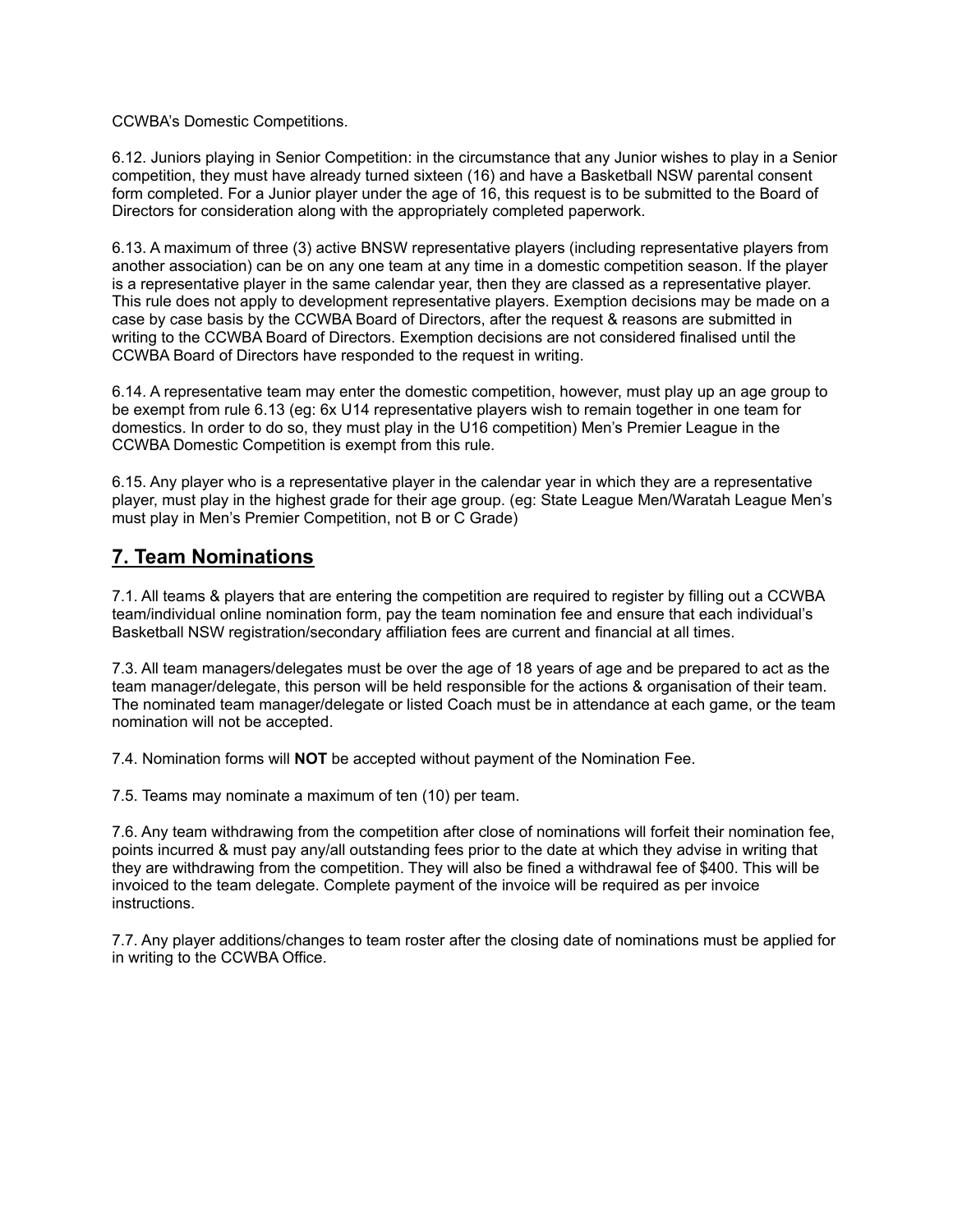# **8. Competition Points**

| <b>TYPE OF RESULT</b> | POINTS ALLOCATION | <b>TYPE OF RESULT</b>                | POINTS ALLOCATION |
|-----------------------|-------------------|--------------------------------------|-------------------|
| <b>WIN</b>            | $+3$              | <b>BYE</b>                           | $+3$              |
| <b>DRAW</b>           | $+2$              | NOTIFIED FORFEIT                     | 0                 |
| <b>LOSS</b>           | $+1$              | <b>UN-NOTIFIED</b><br><b>FORFEIT</b> | $-3$              |

# **9. Duty and Penalty Points**

**Juniors (u12, u14, u16 & u18):** For each rostered game, each team is required to provide one person for score bench duty per game. Junior Competition teams who do not supply one person for score bench duty will, irrespective of the outcome, have their game deemed as a loss and receive Zero (0) competition points and with the opposing team being awarded the win.

**Seniors:** Teams are not required to undertake score bench duty for their own games. All teams will be placed on a roster for score bench duty which will be for a game before or after their rostered game. It is expected that 2 people will undertake score bench duty, one for scoreboard and one for scoresheet. All teams are required to participate in this roster. Failure to attend duty, or arrive late to rostered duty, will incur a \$50 team fine.This will be invoiced to the team delegate. Complete payment of that invoice will be required before the next scheduled game (as per by-law 14.5).

**Exemption:** Premier League Men as this is built into their individual player fees.

# **10. Player Uniforms**

10.1. Players must be uniformly attired by the start of Round Four (4) of the competition, unless proof of purchase of uniforms is provided for the entire team.

10.2. Players in each team must have the same coloured/designed singlets and the same coloured/designed shorts. Any Logo larger than the logo on the CCWBA masks are not permitted and penalty points will apply as per rule 10.8.

10.3. Singlets must have permanently attached legal numbers on the **front and back** of the singlets.

10.4. Singlets should be numbered 0-99 in accordance with the guidelines outlined by FIBA.

10.5. Shorts may not have pockets, zippers, belts or loops etc. A player cannot take the court with any of these in/on their shorts.

10.6. All players are required to wear suitable non-marking shoes when playing.

10.7. In the event of two teams playing each other with the same coloured uniform, the team mentioned as team B on the score-sheet will be required to wear alternate colours.

10.8. Players not in correct uniform will incur the following penalties starting Round Five (5): Five (5)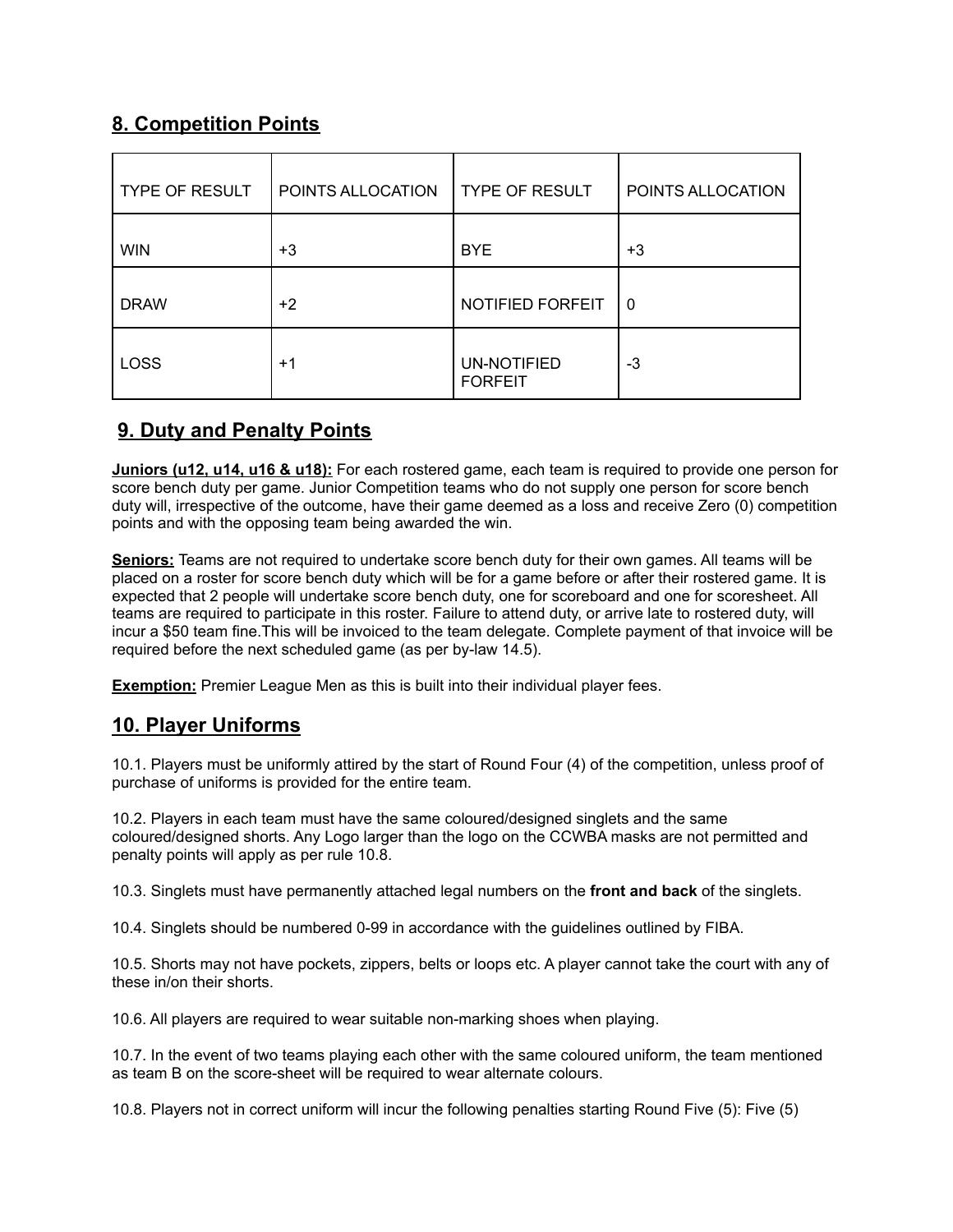points will be credited to the opposing team for each player out of uniform. These points will be totalled and credited to the opposing team by the court supervisor/referee coordinator only and added at the earliest convenient time.

10.9. A fill in player from another team can play out of uniform without penalty, if that uniform is a different colour to that of their opponents.

10.10. New players who register after Round Four (4) of the competition can play their first game for the team out of uniform. That player must be either in uniform or proof of purchase must be provided prior to their next game.

10.11. Compression Garments:The use of compression garments is permitted as follows.

- Compression tops shall be sleeveless.
- Compression Bottoms shall be any length.
- All compression clothing shall be black in colour only.

#### **11. Personal Safety**

11.1. **All jewellery** (including watches) must be removed prior to players taking the court.

11.2. Players with long fingernails or acrylic nails need to cut them, have them taped or wear appropriate gloves. Tape must be soft fabric type & gloves must not provide extra reach or grip.

11.3. Braids – (includes plaited ponytails) If a player has their hair braided and it swings freely from their head when running/jumping etc, it may cause harm to another player if struck by the braid. Referees must instruct players with plaited ponytails to either roll the plait into a bun, or remove the plait and play with a loose ponytail (as long as the ponytail does not hide the player's number).

11.4. Players are permitted to take the court wearing "bobby pins" and/or "one-touch" or "snap" clips to hold their hair back. These items pose no threat of injury to any player on the court. Players will not be permitted to wear barrettes, bandanas, headbands made of metal, or clips larger than a bobby pin or snap clip, especially those present for decorative purposes only. These items do pose a threat of injury due to their increased sizes. If items in a player's hair are made from a non-abrasive, pliable material, they may be permitted to be worn, provided they pose no threat of injury. This includes headscarves or other fabric articles worn for religious or cultural purposes held in place by bobby pins or snap clips.

#### **12. Eligibility for Semi-Finals and Finals**

12.1. To be eligible for semi-finals and finals, a player must have played in no less than 50% of scheduled round games, not including byes.

12.2. Teams cannot use fill in players for any semi-finals or finals series games.

#### **13. Semi/Final Positions**

13.1. If two (2) or more teams are on equal match points at the end of the round games, the ladder positions will be decided by results of games between the teams concerned.

13.2. If a tie still exists after applying rule 13.1, the ladder position will be decided on a "for and against" between the tied teams only.

13.3. Then if a tie still exists, ladder positions will be decided on overall points for and against.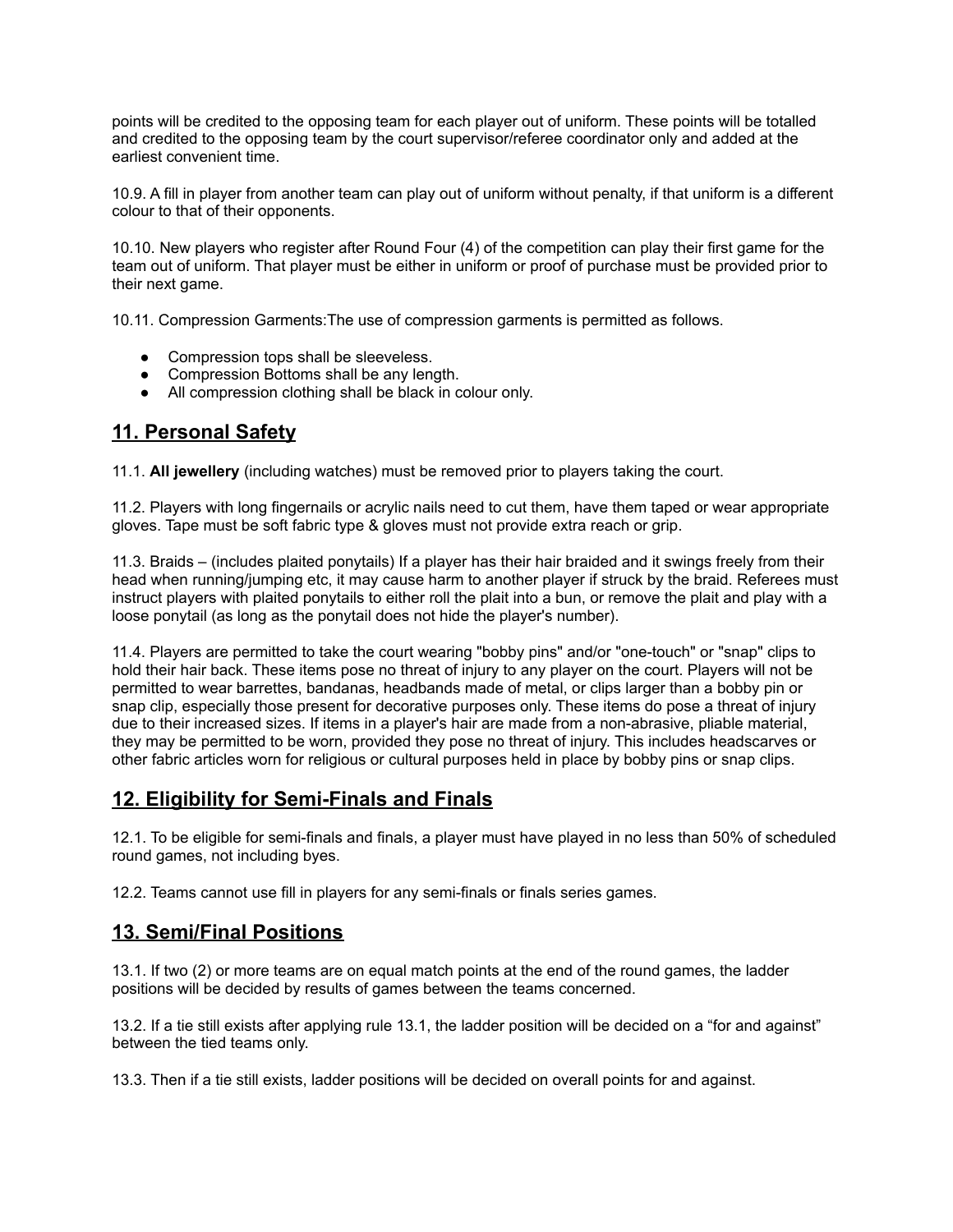## **14. Game Fees**

14.1. Game fees will be set by the Board of the CCWBA prior to the start of any competition

14.2. Game Fees will be paid in two (2) parts

- Part 1: Team Nomination fee - Due when registering a new team via the gameday platform

- Part 2: Individual Player fee - Due when individual players register themselves to their team via the gameday code

14.3. All individuals will be required to make full payment of the individual player fee before the commencement of the competition. Non-payment of fees prior to taking the court may result in teams being refused permission to take the court for their scheduled game, loss of points, game being declared a forfeit or removal from the competition.

14.4. CCWBA reserves the right to utilise the services of a third party to recover any unpaid debts.

14.5. Any outstanding invoices, including forfeit and duty fine invoices (owed to CCWBA by any person) **MUST** be paid in full prior to that player/team re-taking the court.

#### **15. Grading of Teams and Players**

15.1. The Board of Directors or CCWBA Staff may split age groups or competitions after competition has started if it deems this to be necessary and is in the best interests of the competition.

15.2. The Board of Directors or CCWBA Staff may force a team up an age group or division if it deems this to be necessary and is in the best interests of the competition.

#### **16. Transfers**

Players may only request to transfer to another team in the same grade by following the below;

16.1. Player is granted permission, in writing by players' current Coach/Team Manager.

16.2. Player is granted permission, in writing by the Coach/Team Manager of the team they are transferring to.

16.3. The administration staff and court supervisor approve of the transfer and are comfortable that it will not be detrimental or a significant advantage/disadvantage to either team involved.

16.4. Player transfers will not be approved if it leaves a team with less than six (6) players.

16.5. A player can only transfer within the above rules if there is 50% or more of the competition left to play.

16.6. Approval of the transfer will remain at the discretion of CCWBA & is only deemed to be valid once approval is given in writing.

Note: Domestic player team to team transfer forms are available from CCWBA Office.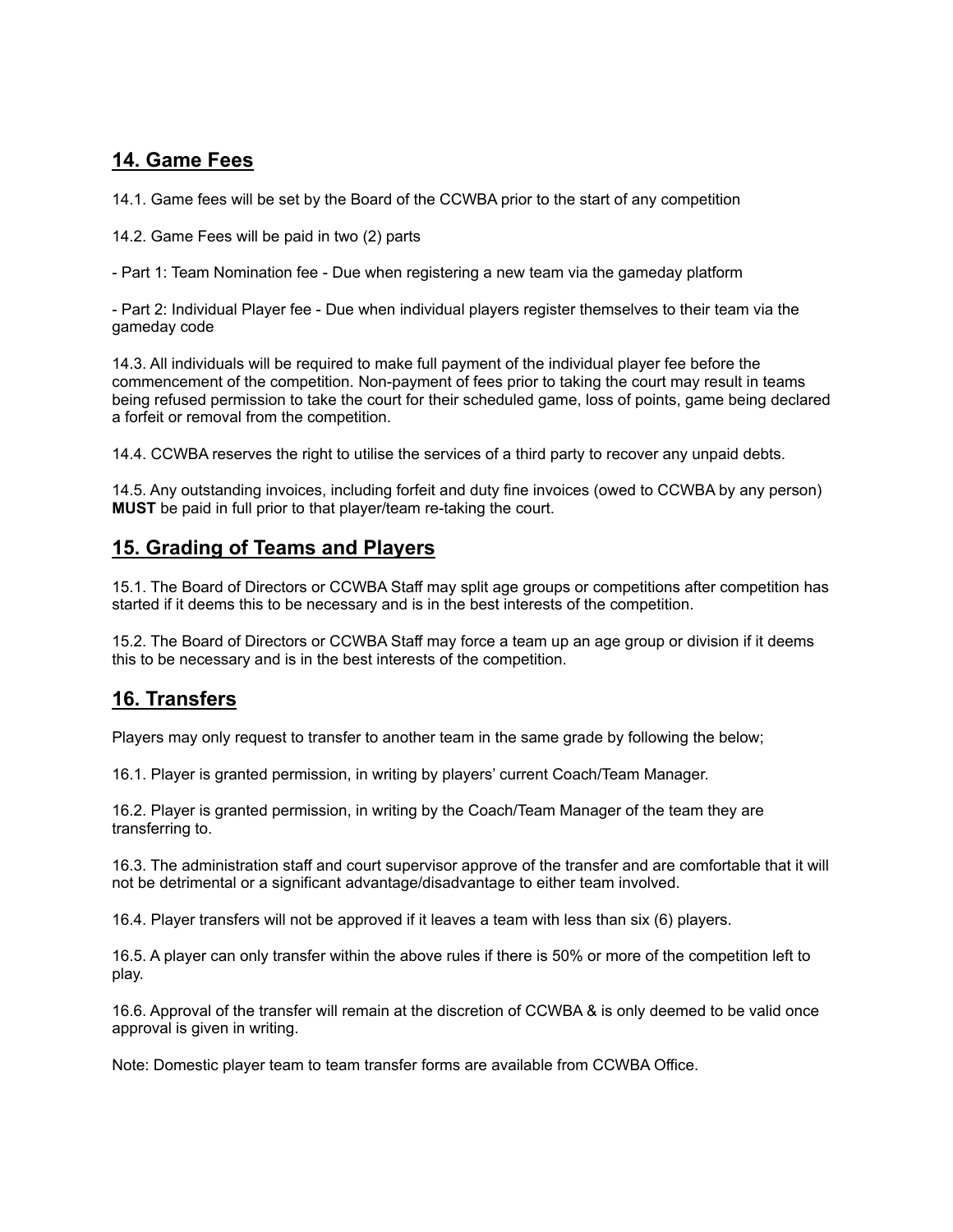# **17. Behaviour and Conduct**

17.1. All players agree to adhere to and be bound by these By-Laws, BNSW Code of Conduct, Central Coast Councils Code of Conduct & the BNSW Zero Tolerance & Sports Rage Policy.

17.2. Any player, coach, manager, referee, parent/carer, technical official or spectator who acts in a manner which breaches any of the relevant Codes of conduct, or acts in any illegal, inappropriate or undesirable manner whilst in attendance at any CCWBA game or sanctioned event, may be reported to the court supervisor, administration staff, Central Coast Council staff or any CCWBA Director. That person/s may be removed from the location by any person/s in charge where deemed necessary, &/or subject to disciplinary action where deemed appropriate.

17.3. There will be zero tolerance of questioning or abuse of referees by all players/coaches/managers during the game. If you disagree, the coach/manager may ask for an explanation of a call during a break or after the game, in an appropriate manner. Interruptions to the game or continued questioning will not be tolerated. The coach/manager may ask for assistance from the court supervisor/referee supervisor (RDO) if required.

17.4. Verbal abuse of any official (referee or score bench etc.) during or after a game may result in the offending players or spectators facing disciplinary action including but not limited to the immediate removal from the premises.

17.5. Sin-Bin rule: Five (5) minutes total playing time whereby the player is not allowed to take the court.

17.6. Excessive physical contact will be subject to the referee's ruling as to whether or not by-law 17.5 applies (this will be on a case by case basis)

17.7. The time of the Technical foul/unsportsmanlike foul shall be recorded by the scorer on the scoresheet.

#### **18. Injured Player**

18.1. In the event of an injury, the referee will use their discretion as to whether or not to stop the game clock.

18.2. Coaches, spectators and other players are not allowed to enter the court until advised by the Referee.

18.3. Following an injury, an Injury Report Form is to be completed online as soon as practicable.

#### **19. Referees**

19.1. Referees will be appointed by the Referee Supervisor/RDO appointed by the Board of Directors.

19.2. All referees need to be in black shorts/pants, black and white/green referee shirt and suitable footwear.

19.3. All referees must hold current BNSW registration.